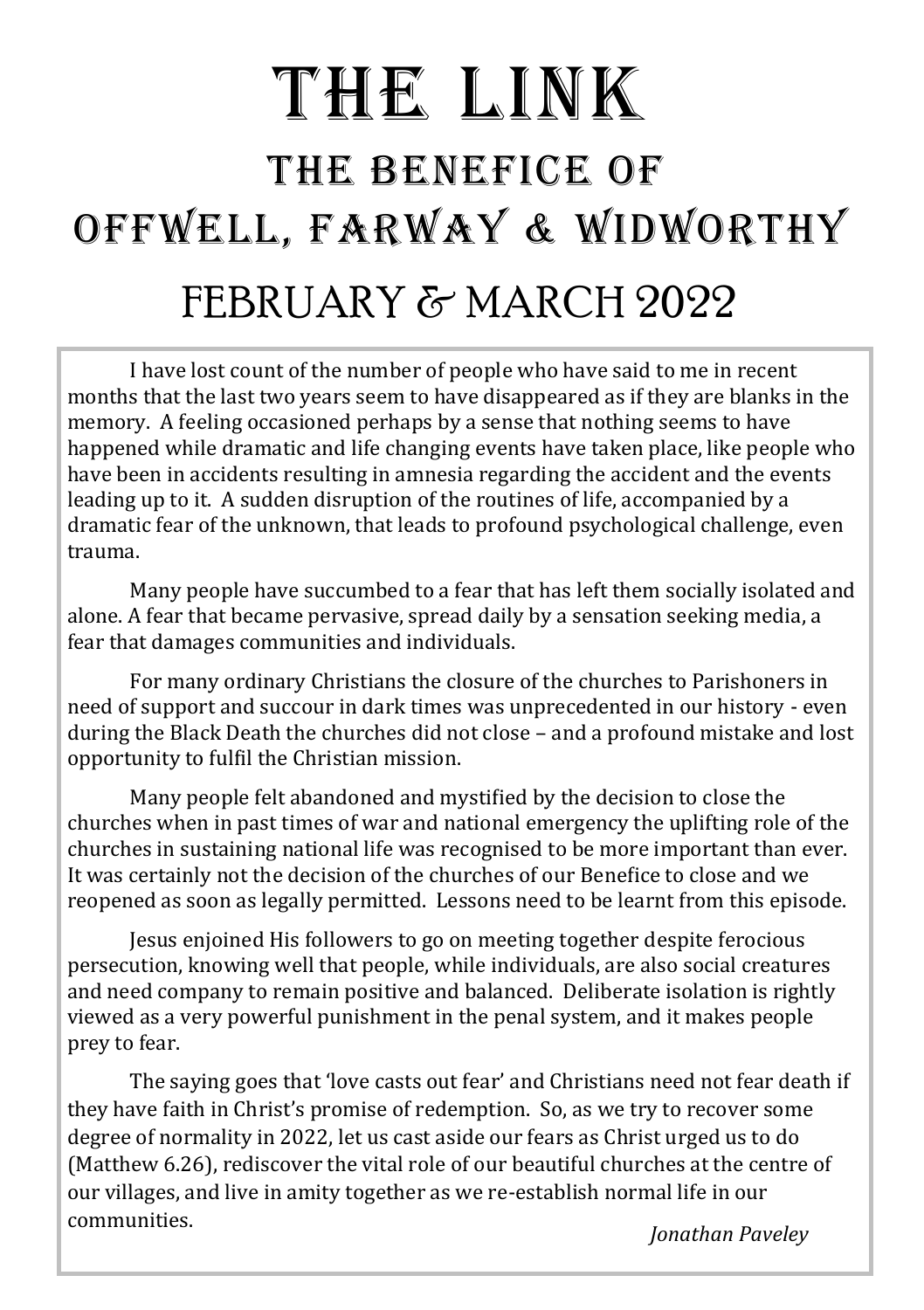## **FEBRUARY**

|          | $St.$ Mary's $-$<br><b>OFFWELL</b> | St. Michael &<br>All Angels -<br><b>FARWAY</b> | $St.$ Cuthbert's $\sim$<br><b>WIDWORTHY</b> |
|----------|------------------------------------|------------------------------------------------|---------------------------------------------|
| Feb 6th  | 9:30am Holy Communion              |                                                | 9:30am Family Service                       |
| Feb 13th |                                    |                                                | 9:30am Family Service                       |
| Feb 20th | 10:15am Family Service             | 11:15am Holy Communion                         | 9:30am Holy Communion                       |
| Feb 27th |                                    |                                                | 9:30am Family Service                       |

| <b>BIBLE READINGS</b> |                         |                            |                                  |              |
|-----------------------|-------------------------|----------------------------|----------------------------------|--------------|
| Feb 6th               | Isaiah<br>$6:1-8(9-13)$ | Psalm 138                  | 1 Corinthians<br>$15:1 - 11$     | Luke 5:1-11  |
| Feb 13th              | Jeremiah 17:5-10        | Psalm 1                    | 1 Corinthians<br>15:12-20        | Luke 6:17-26 |
| Feb $20th$            | Genesis<br>45:3-11, 15  | Psalm $37:$<br>1-11, 39-40 | 1 Corinthians<br>15:35-38, 42-50 | Luke 6:27-38 |
| Feb 27th              | Isaiah 55:10-13         | Psalm 92:<br>1-4, 12-15    | 1 Corinthians<br>15:51-58        | Luke 6:39-49 |



Those who live in the shelter of the Most High

will find rest in the shadow of the Almighty.

This I declare of the Lord:

He alone is my refuge, my place of safety;

He is my God, and I am trusting in him *Psalm 91, verses 1 &2*

*New Living Translation* 

### FARWAY METHODIST CHURCH SERVICES

#### **February**

| 6 <sup>th</sup>  |                 | 11am Conducted by Mr. Chris Mann      |  |  |
|------------------|-----------------|---------------------------------------|--|--|
| 13 <sup>th</sup> | 3 <sub>pm</sub> | Conducted by Revd. Ben Haslam H.C.    |  |  |
| 20 <sup>th</sup> |                 | 11am Conducted by Mrs. Gill Harvey    |  |  |
| 27 <sup>th</sup> | 3 <sub>pm</sub> | Conducted by Mr. Gordon Howe          |  |  |
| <b>March</b>     |                 |                                       |  |  |
| <b>9th</b>       |                 | 11am Conducted by Mrs Elizabeth Lynn  |  |  |
| 13 <sup>th</sup> |                 | 11am Local Arrangements               |  |  |
| 20 <sup>th</sup> |                 | 11am Conducted by Revd. Julian Albrow |  |  |
| 27th             | 3pm             | Conducted by Revd. Ben Haslam H.C.    |  |  |
| April 3rd        |                 | 11am Conducted by Mr D. Bradford      |  |  |

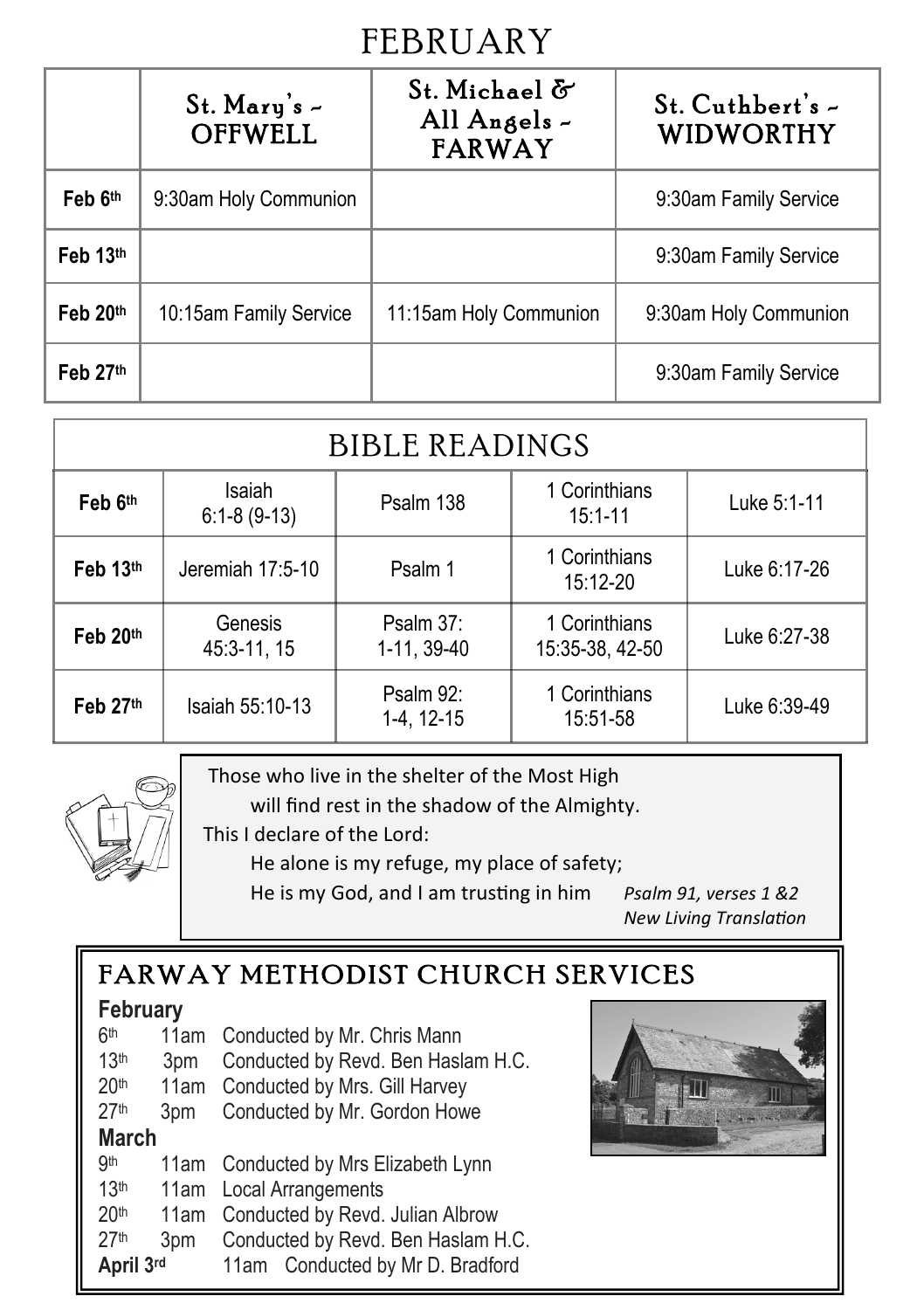## **MARCH**

|                                          | $St.$ Mary's $-$<br><b>OFFWELL</b>         | St. Michael &<br>All Angels -<br><b>FARWAY</b> | $St.$ Cuthbert's $-$<br>WIDWORTHY |
|------------------------------------------|--------------------------------------------|------------------------------------------------|-----------------------------------|
| Mar 6th<br>1 <sup>st</sup> in Lent       | 9:30am Holy Communion                      |                                                | 11:00am Family Service            |
| Mar 13th<br>2 <sup>nd</sup> in Lent      |                                            |                                                | 9:30am Family Service             |
| Mar 20th<br>3rd in Lent                  |                                            |                                                | 9:30am Holy Communion             |
| Mar $27th$<br><b>Mothering</b><br>Sunday | 11:15am Mothering<br><b>Sunday Service</b> | 11:15am Mothering<br><b>Sunday Service</b>     | 9:30am Family Service             |
| Apr 3rd6<br>5th in Lent                  | 9:30am Holy Communion                      |                                                | 9:30am Family Service             |

Please note: the morning service at Widworthy will be at the later time of 11am on 6<sup>th</sup> March, when Professor Nigel Biggar of Oxford University will be preaching.

| <b>BIBLE READINGS</b>                  |                            |                          |                              |               |
|----------------------------------------|----------------------------|--------------------------|------------------------------|---------------|
| Mar 6th<br>1 <sup>st</sup> in Lent     | Deuteronomy<br>$26:1 - 11$ | Psalm 91:<br>$1-2, 9-16$ | Romans 10:8b-13              | Luke 4:1-13   |
| Mar 13th<br>2 <sup>nd</sup> in Lent    | Genesis<br>15:1-12, 17-18  | Psalm 27                 | Philippians<br>$3:17 - 4:1$  | Luke 13:31-35 |
| Mar 20th<br>3rd in Lent                | Isaiah 55:1-9              | Psalm 63:1-8             | 1 Corinthians<br>$10:1 - 13$ | Luke 13:1-9   |
| Mar 27th<br>Mothering<br><b>Sunday</b> | Exodus 2:1-10              | Psalm 34:11-20           | 2 Corinthians<br>$1:3 - 7$   | Luke 2:33-35  |
| Apr 3rd<br>5th in Lent                 | Isiah 43:16-21             | Psalm 126                | Philippians<br>$3:4b-14$     | John 12:1-8   |

| <b>BENEFICE CHURCHWARDENS</b> |             |  |  |
|-------------------------------|-------------|--|--|
| <b>FARWAY</b>                 |             |  |  |
| Tara Huffman                  | 01404871372 |  |  |
| <b>OFFWELL</b>                |             |  |  |
| Jonathan Paveley              | 01404831450 |  |  |
| Marion Hutchinson             | 01404830055 |  |  |
| <b>WIDWORTHY</b>              |             |  |  |
| Mim Prins                     | 01404831688 |  |  |
| Mary Wakeley                  | 01404831345 |  |  |

| <b>Websites:</b>                 |
|----------------------------------|
| www.farwaydevon.org.uk           |
| www.offwell.org                  |
| www.widworthyparishcouncil.co.uk |
| www.achurchnearyou.com           |

www.explorechurches.org